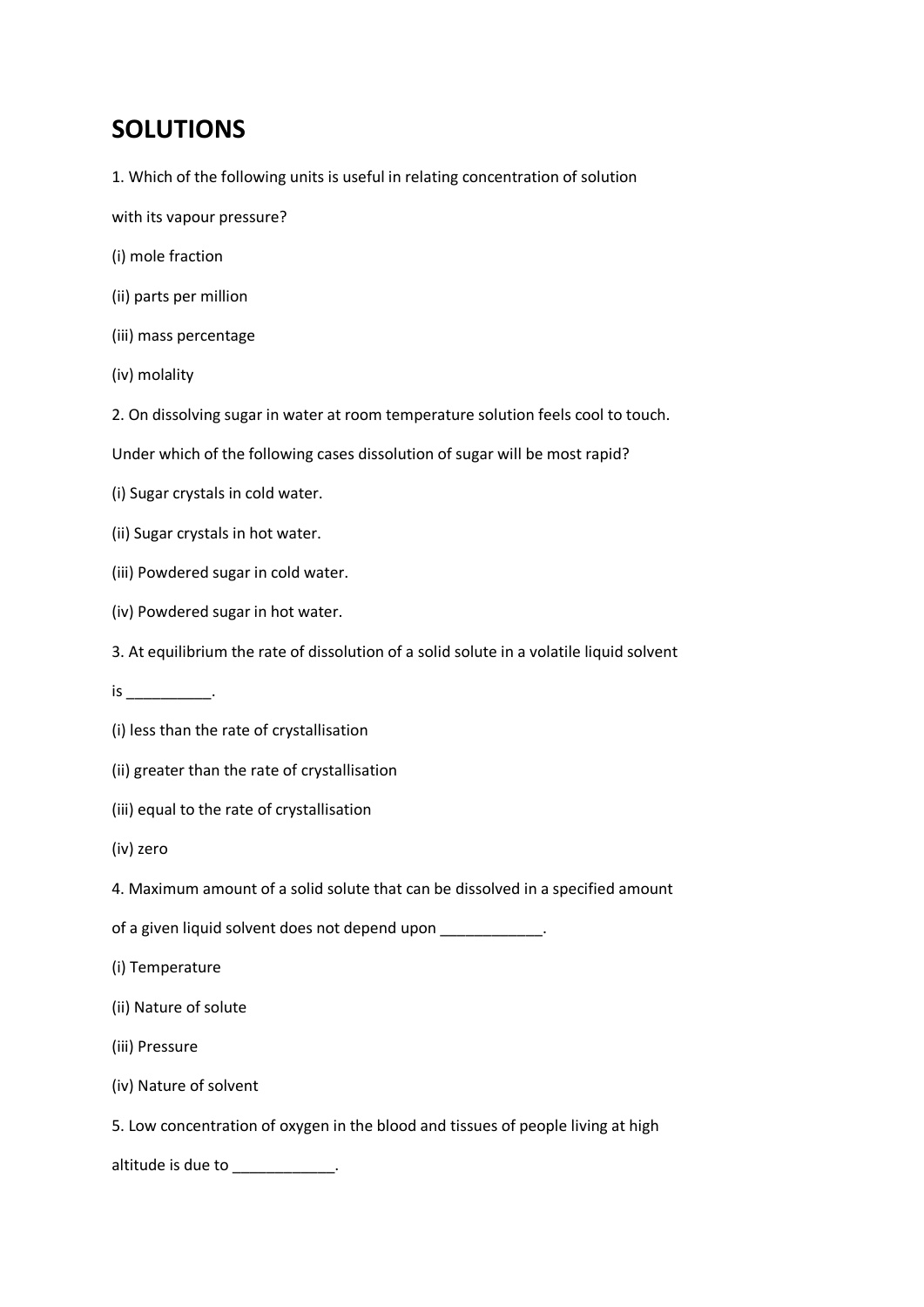(i) low temperature

- (ii) low atmospheric pressure
- (iii) high atmospheric pressure
- (iv) both low temperature and high atmospheric pressure
- 6. Considering the formation, breaking and strength of hydrogen bond, predict

which of the following mixtures will show a positive deviation from Raoult's

law?

- (i) Methanol and acetone.
- (ii) Chloroform and acetone.
- (iii) Nitric acid and water.
- (iv) Phenol and aniline.
- 7. Colligative properties depend on \_\_\_\_\_\_\_\_\_\_\_\_.
- (i) the nature of the solute particles dissolved in solution.
- (ii) the number of solute particles in solution.
- (iii) the physical properties of the solute particles dissolved in solution.
- (iv) the nature of solvent particles.
- 8. Which of the following aqueous solutions should have the highest boiling point?
- (i) 1.0 M NaOH
- (ii) 1.0 M Na2SO4
- (iii) 1.0 M NH4NO3
- (iv) 1.0 M KNO3
- 9. The unit of ebulioscopic constant is \_\_\_\_\_\_\_\_\_\_\_\_\_\_\_.
- (i) K kg mol–1 or K (molality)–1
- (ii) mol kg K–1 or K–1(molality)
- (iii) kg mol–1 K–1 or K–1(molality)–1
- (iv) K mol kg–1 or K (molality)
- 10. In comparison to a 0.01 M solution of glucose, the depression in freezing point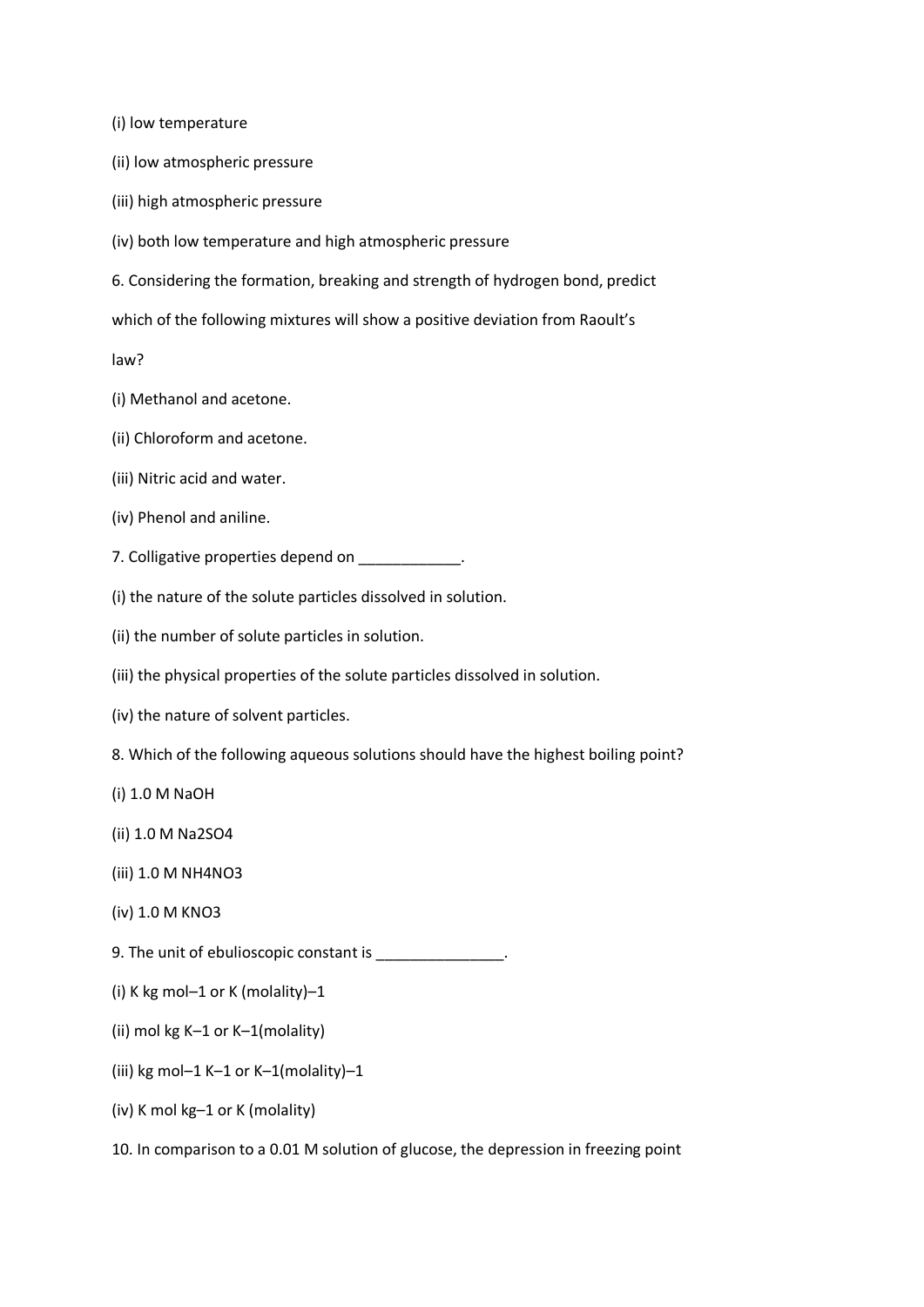of a 0.01 M MgCl2 solution is \_\_\_\_\_\_\_\_\_\_\_\_\_.

- (i) the same
- (ii) about twice
- (iii) about three times
- (iv) about six times
- 11. An unripe mango placed in a concentrated salt solution to prepare pickle,
- shrivels because \_\_\_\_\_\_\_\_\_\_\_\_\_\_.
- (i) it gains water due to osmosis.
- (ii) it loses water due to reverse osmosis.
- (iii) it gains water due to reverse osmosis.
- (iv) it loses water due to osmosis.
- 12. At a given temperature, osmotic pressure of a concentrated solution of a

substance \_\_\_\_\_\_\_\_\_\_\_\_\_\_\_\_\_\_.

- (i) is higher than that at a dilute solution.
- (ii) is lower than that of a dilute solution.
- (iii) is same as that of a dilute solution.
- (iv) cannot be compared with osmotic pressure of dilute solution.
- 13. Which of the following statements is false?
- (i) Two different solutions of sucrose of same molality prepared in different
- solvents will have the same depression in freezing point.
- (ii) The osmotic pressure of a solution is given by the equation  $\Pi$  = CRT
- ( where C is the molarity of the solution).
- (iii) Decreasing order of osmotic pressure for 0.01 M aqueous solutions of
- barium chloride, potassium chloride, acetic acid and sucrose is
- BaCl2 > KCl > CH3COOH > sucrose.
- (iv) According to Raoult's law, the vapour pressure exerted by a volatile
- component of a solution is directly proportional to its mole fraction in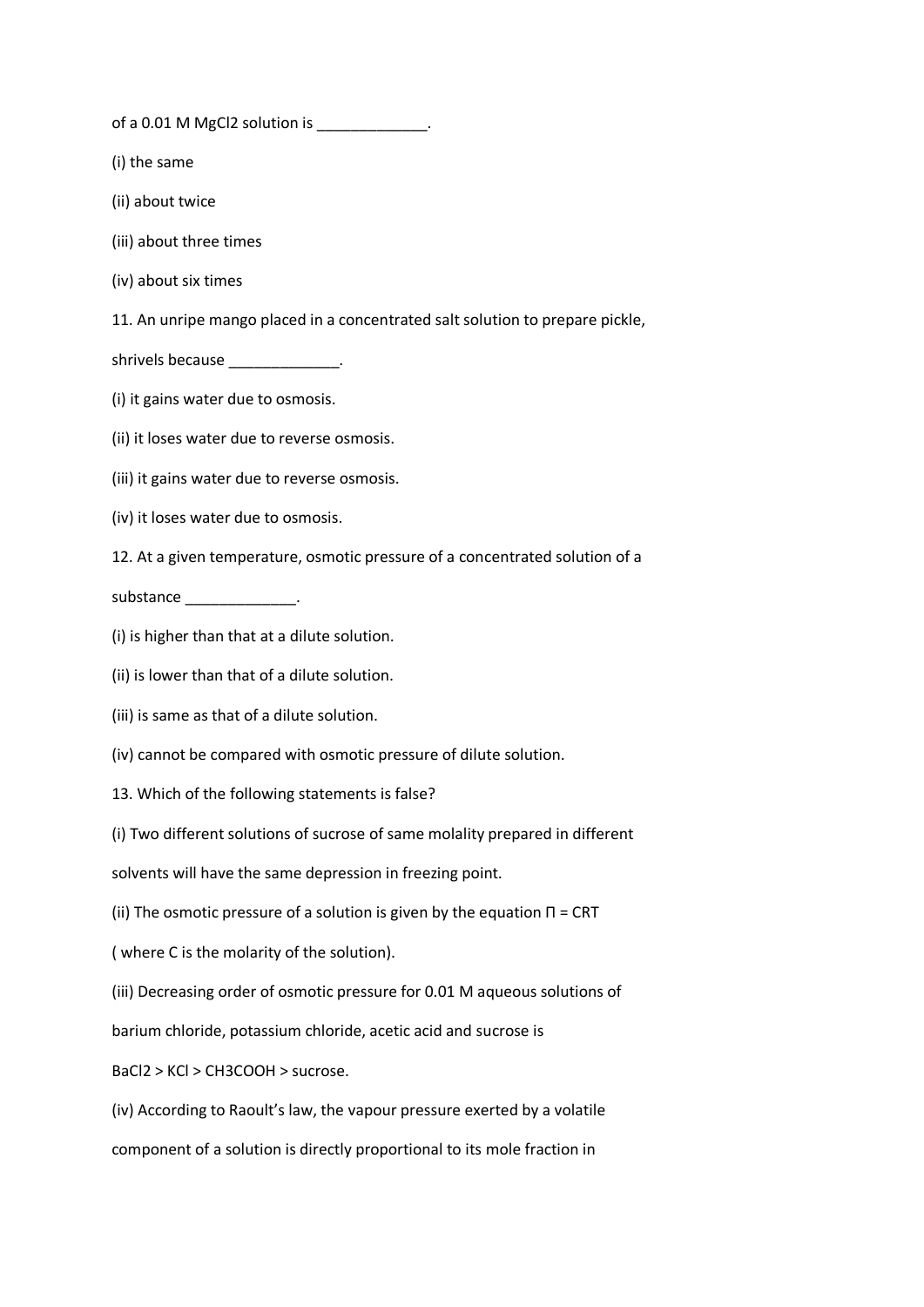the solution.

14. The values of Van't Hoff factors for KCl, NaCl and K2SO4, respectively, are

(i) 2, 2 and 2

\_\_\_\_\_\_\_\_\_\_\_\_\_.

- (ii) 2, 2 and 3
- (iii) 1, 1 and 2
- (iv) 1, 1 and 1
- 15. Which of the following statements is false?
- (i) Units of atmospheric pressure and osmotic pressure are the same.
- (ii) In reverse osmosis, solvent molecules move through a semipermeable
- membrane from a region of lower concentration of solute to a region of

higher concentration.

- (iii) The value of molal depression constant depends on nature of solvent.
- (iv) Relative lowering of vapour pressure, is a dimensionless quantity.
- 16. Value of Henry's constant KH \_\_\_\_\_\_\_\_\_\_\_\_.
- (i) increases with increase in temperature.
- (ii) decreases with increase in temperature.
- (iii) remains constant.
- (iv) first increases then decreases.
- 17. The value of Henry's constant KH is \_\_\_\_\_\_\_\_\_\_\_\_\_\_.
- (i) greater for gases with higher solubility.
- (ii) greater for gases with lower solubility.
- (iii) constant for all gases.
- (iv) not related to the solubility of gases.
- 18. We have three aqueous solutions of NaCl labelled as 'A', 'B' and 'C' with

concentrations 0.1M, 0.01M and 0.001M, respectively. The value of van't Hoff

factor for these solutions will be in the order\_\_\_\_\_\_.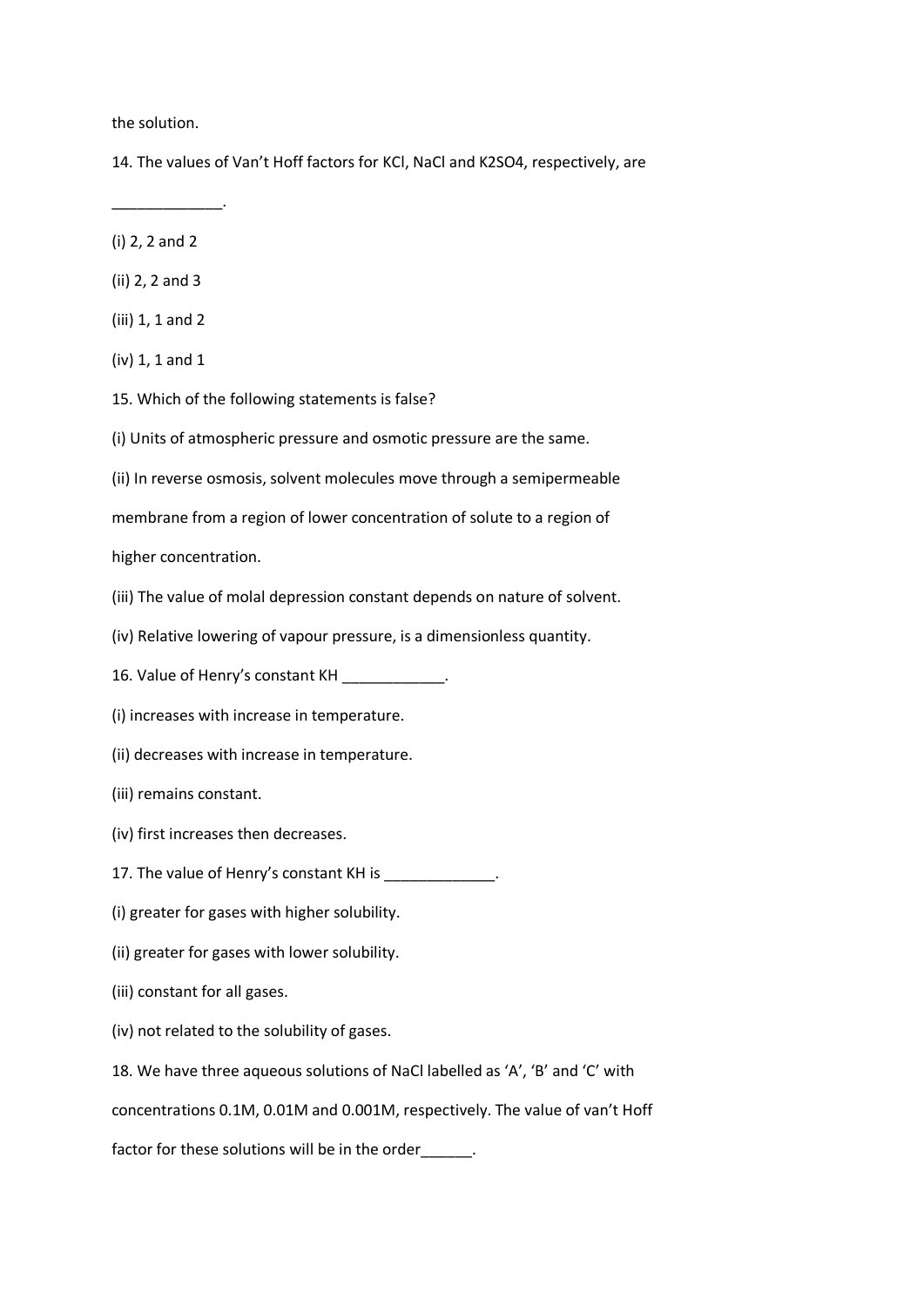1)i A < i B < i C (ii) i A > i B > i C (iii) i A = i B = i C (iv) i A < i B > i C

Very Short Answer Type Questions

1. Define the term Solution?

2. State the condition resulting in reverse osmosis.

3. When is the value of Van't Hoff factor more than one?

4. What is the sum or the mole fraction of all the components in a three components system?

5. Define mole fraction of a component in a solution. How is the molarity of a solution different from its molarity?

6. State the formula relating pressure of a gas with its mole fraction in a liquid solution in contact with it.

7. What would be the value of Von't Hoff factor for a dilute solution of K2SO4 in water?

8. 10 ml of liquid A was mixed with 10 ml of liquid B. The volume of the resulting solution was found to be 19.9 ml. What do you conclude?

9. Define an "ideal solution".

10. State Raoult's law for solutions of non-¬volatile solutes.

11. Calculate the mass percentage of benzene and carbon tetrachloride if 22g of benzene is dissolved in 122g of carbon tetrachloride.

Short Answer Type Questions

1. Sodium chloride aqueous solution freezes at lower temperature than water but boils at higher temperatures than water. Explain.

2. Define

(i) Mole fraction

(ii) Molarity

3. Calculate the osmotic pressure in Pascal exerted by a solution prepared by dissolving l.0 g of polymer of molar mass 185000 in 450 mL of water at 37oC.

4. An aqueous solution of glucose is made by dissolving 10 g of glucose (C6H12O6) in 90 g of water at 303 K. If the vapour pressure of pure water at 303 K be 32.8 mm Hg. what would be the vapour pressure of the solution?

5. State Henry's law correlating the pressure of a gas and its solubility in a solvent and mention two applications for the law.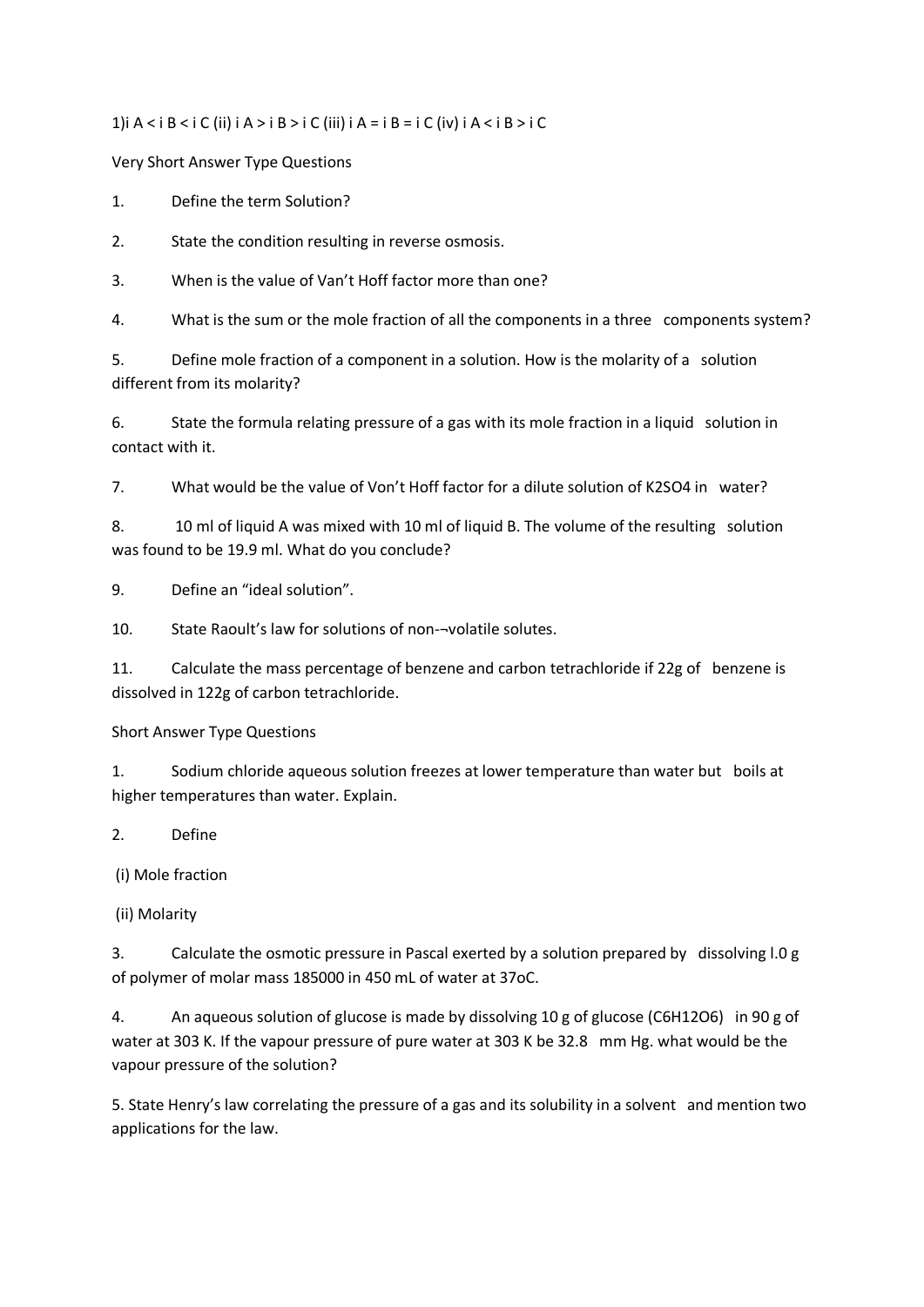6. Calculate the number of moles of methanol in 5 liters of its 2 m solution, if the density of the solution is 0.981 kg litre–1. (Molar mass of methanol of 32.0 g mol–1).

Very Long Answer Type Questions

1. The freezing point of a solution containing 0.2 g of acetic acid in 20.0 g of benzene is lowered by 0.45° C. Calculate.

(i) The molar mass of acetic acid from this data

(ii) Van't Hoff factor [For benzene, Kf = 5.12 K kg mol–1]

What conclusion can you draw from the value of Von't Hoff factor obtained?

2.One litre aqueous solution of sucrose (molar mass = 342 g mol–1) weighing 1015 g is found to record an osmotic pressure of 4.82 atm at 293 K. What is the molarity of the sucrose solution? (R = 0.0821 atm L mol–1 K–1)

## **ELECTROCHEMISTRY**

1. Which cell will measure standard electrode potential of copper electrode?

(i) Pt (s) H2 (g,0.1 bar) H+ (aq.,1 M) Cu2+(aq.,1M) Cu

(ii) Pt(s) H2 (g, 1 bar) H+ (aq.,1 M) Cu2+ (aq.,2 M) Cu

(iii) Pt(s) H2 (g, 1 bar) H+ (aq.,1 M) Cu2+ (aq.,1 M) Cu

(iv) Pt(s) H2 (g, 1 bar) H+

(aq.,0.1 M) Cu2+ (aq.,1 M) Cu

2. The difference between the electrode potentials of two electrodes when no

current is drawn through the cell is called \_\_\_\_\_\_\_\_\_\_.

(i) Cell potential

- (ii) Cell emf
- (iii) Potential difference
- (iv) Cell voltage

3. Which of the following statement is not correct about an inert electrode in a

cell?

(i) It does not participate in the cell reaction.

- (ii) It provides surface either for oxidation or for reduction reaction.
- (iii) It provides surface for conduction of electrons.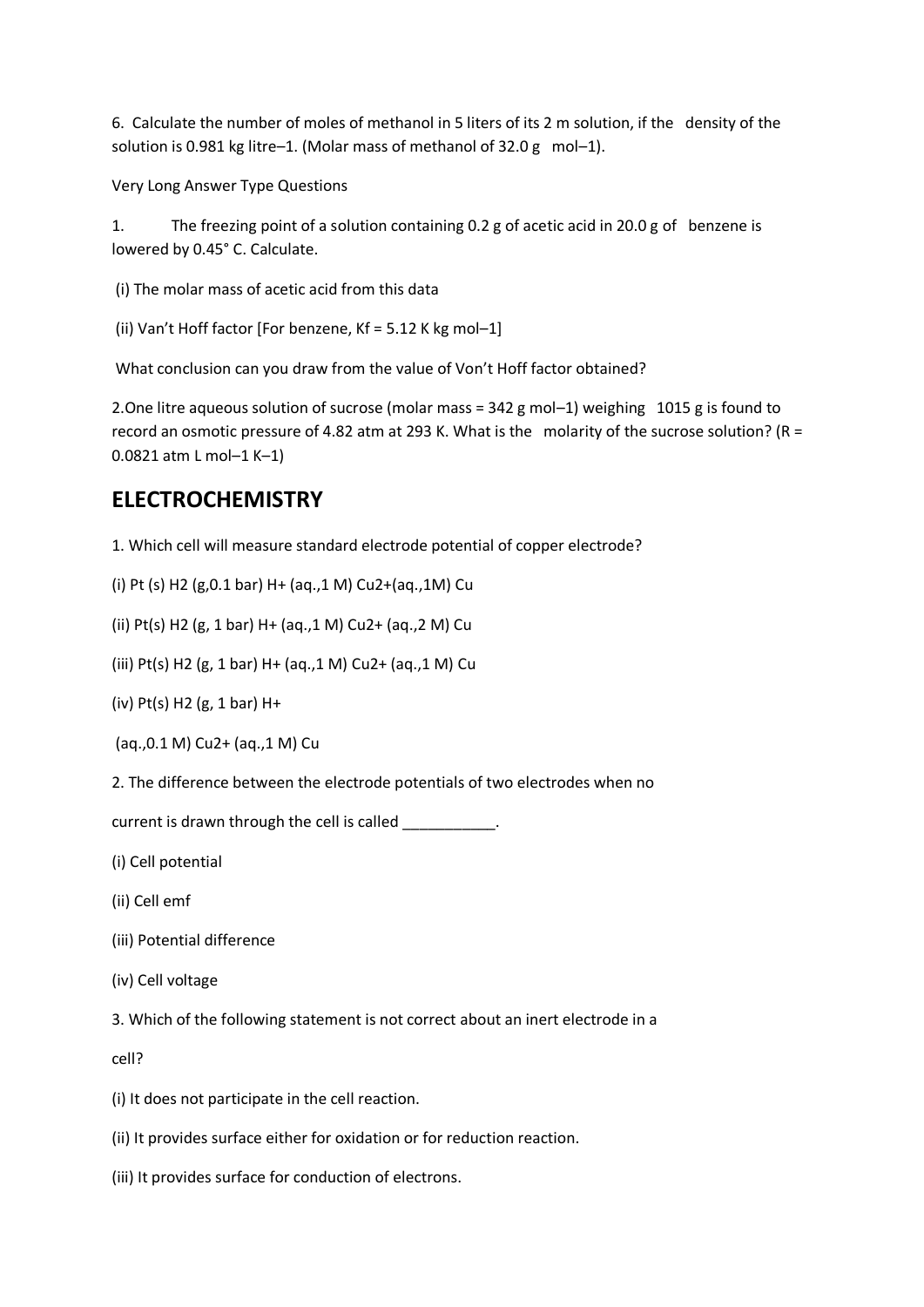(iv) It provides surface for redox reaction.

4. An electrochemical cell can behave like an electrolytic cell when  $\blacksquare$ 

- $(i)$  Ecell = 0
- (ii) Ecell > Eext
- (iii) Eext > Ecell
- (iv) Ecell = Eext

5. Which of the statements about solutions of electrolytes is not correct?

(i) Conductivity of solution depends upon size of ions.

(ii) Conductivity depends upon viscosity of solution.

(iii) Conductivity does not depend upon solvation of ions present in solution.

(iv) Conductivity of solution increases with temperature.

6. The quantity of charge required to obtain one mole of aluminium from Al2O3 is

(i) 1F

\_\_\_\_\_\_\_\_\_\_\_.

- (ii) 6F
- (iii) 3F
- (iv) 2F

7. The cell constant of a conductivity cell  $\blacksquare$ 

(i) changes with change of electrolyte.

(ii) changes with change of concentration of electrolyte.

- (iii) changes with temperature of electrolyte. (iv) remains constant for a cell.
- 8. Molar conductivity of ionic solution depends on \_\_\_\_\_\_\_\_\_\_\_.

(i) temperature.

- (ii) distance between electrodes.
- (iii) concentration of electrolytes in solution.

(iv) surface area of electrodes.

9. For the given cell, Mg|Mg2+|| Cu2+|Cu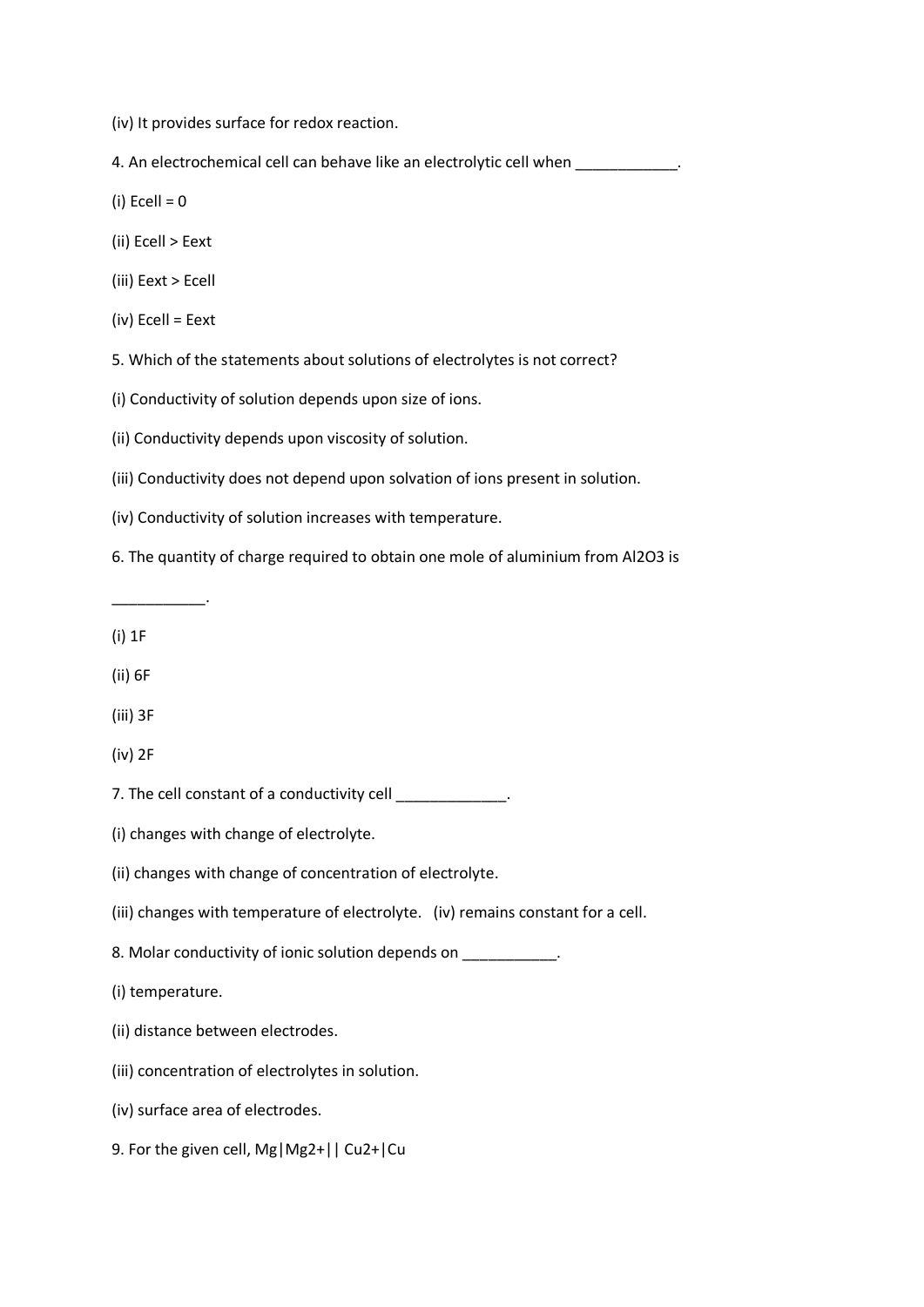(i) Mg is cathode

- (ii) Cu is cathode
- (iii) The cell reaction is Mg + Cu2+  $-\rightarrow$  Mg2+ + Cu
- (iv) Cu is the oxidising agent

#### **Very Short Answer Type Questions**

- 1. Why does the conductivity of a solution decrease with dilution?
- 2. Consider the reaction :  $Cr_2O^2$ <sub>7</sub> + 14H<sup>+</sup> + 6e<sup>-</sup>  $\rightarrow$  2Cr<sup>+</sup> +  $7H<sub>2</sub>O$  What is the quantity of electricity in columns needed to reduce 1 mol of  $Cr_2O^2$ ,

3. Arrange the following metals in the order in which they displace each other from the solution of their salts. Al, Cu, Fe, Mg and Zn.

- 3. The conductivity of 0.20 M solution of KCl at 298 K is 0.0248 S/cm. Calculate its molar conductivity.
- 4. Express mathematically relationship among the resistance (R) specific conductivity ?
- 5. What is the relationship between the standard EMF of the cell and the equilibrium constant of the cell reaction at 298 K?
- 6. Why is it not possible to measure the single electrode potential?
- 7. Write Nernst equation for half cell reaction  $M^{n+}$ +ne<sup>-</sup> $\rightarrow$ M.
- 8. How much charge is required for the reductions of 1 mol of  $CH_3NO_2$  to  $CH_3NH_2$ ?
- 9. Can you store copper sulphate solutions in a zinc pot? Given  $E^{\circ}{}_{Cu}^{2+}/Cu = 0.34$  V  $E^{\circ}{}_{Zn}^{2+}/Zn = -$ 0.76 V

#### **Short Answer Type Questions**

- 1. Calculate the potential of a  $\text{Zn}/\text{Zn}^{2+}$  ion electrode in which the  $[\text{Zn}^{2+}]$ =0.001 M.  $(E^{\circ})$  $J_{\text{Zn}}^{2+}/_{\text{Zn}}$  =  $-$  0.76 V, R = 8.314 JK<sup>-1</sup> mol<sup>-1</sup>, F =  $96500$  C mol $^{-1}$ )
- 2. Calculate the equilibrium constant for the following reaction at 298 K

Cu (s) + Cl<sub>2</sub>(g)  $\rightarrow$ CuCl<sub>2</sub> (aq)  $R = 8.314 \text{ J} \text{K}^{-1} \text{mol}^{-1}$ ,  $E_{\text{Cu}}^{\text{o}} \text{m}^2/\text{Cu} = 0.34 \text{ V} = 1.36 \text{ V}$ ,

3. Calculate the equilibrium constant of the reaction: Cu (s) + 2 Ag<sup>+</sup> (aq) ⇒Cu<sup>2+</sup> (aq) + 2 Ag (s)  $E^{\circ}$ <sub>Cell</sub> = 0.46 V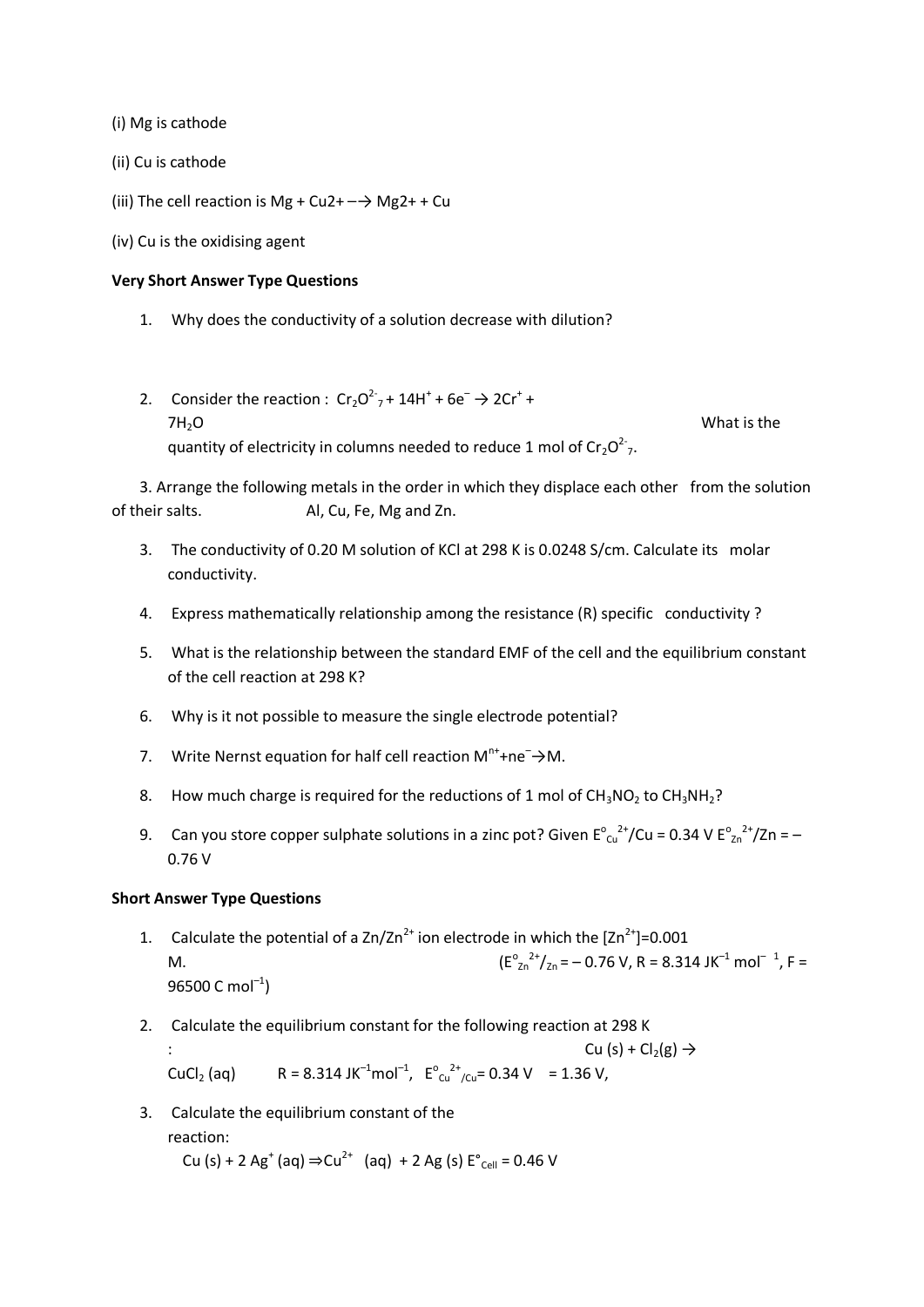4.  $Mg(s)|Mg^{2+}(aq)||Ag^{+}(aq)|Ag(s)$ (b)Write Nernst equation to calculate the cell potential of the above cell. If  $Ag<sup>+</sup> = 0.114$  $Mg^{2+} = 0.1 M$ .  $_{\text{Ag}}^{\text{o}}$  +  $_{\text{Ag}}$  = 0.8 V  $\text{E}_{\text{Mg}}^{\text{o}}$   $_{\text{Mg}}^{2+}$  = - 2.37 V

- 5. Why does the molar conductance increase on diluting the solution of a weak electrolyte? Electrolytic conductivity of 0.30 M solution of KCl at 295 K is 3.72  $\times$  10<sup>-2</sup> S cm<sup>-1</sup>. Calculate its molar conductivity.
- 6. The resistance of a conductivity cell containing 0.001M KCl solution at 298 K is 1500 W. What is the cell constant if conductivity of 0.001 M KCl solution at 298K is  $0.146 \times 10^{-7}$  $3$  S/cm?
- 7. How much electricity in terms of Faraday is required to produce? (i) 20.0 g of Ca from molten  $CaO<sub>2</sub>$  (ii) 40.0 g of Al from molten  $Al<sub>2</sub>O<sub>3</sub>$
- 8. Calculate the pH of the following half cell: Pt(s) | H2(g) | H2SO4 (aq) For the cell the oxidation potential is +0.3V,  $p$  H2(g) =1 atm
- 9. Calculate the standard cell potential of the galvanic cell in which the following reaction takes place: 2 Cr (s) + 3 Cd2+ (aq)  $\rightarrow$  2 Cr3+ (aq) + 3 Cd (s) Also calculate the value of the reaction. (Given:  $= -0.40$  V and F = 96500 C mol)
- 10. (a) Calculate the emf of the cell Mg(s)  $|$  Mg2+ (0.1 M)  $|$  Cu2+ (1 × 10-3 M)  $|$  Cu (s) Given : Eo Cu2 /Cu = + 0.34V, Eo Mg2+/Mg =  $- 2.37V$ 
	- (b) Explain with examples the terms weak and strong electrolytes.

### **CHEMICAL KINETICS**

- 1. The role of a catalyst is to change \_\_\_\_\_\_\_\_\_\_\_\_\_\_.
- (i) gibbs energy of reaction.
- (ii) enthalpy of reaction.
- (iii) activation energy of reaction.
- (iv) equilibrium constant.
- 2. In the presence of a catalyst, the heat evolved or absorbed during the reaction

\_\_\_\_\_\_\_\_\_\_\_.

- (ii) decreases.
- (iii) remains unchanged.
- (iv) may increase or decrease.

<sup>(</sup>i) increases.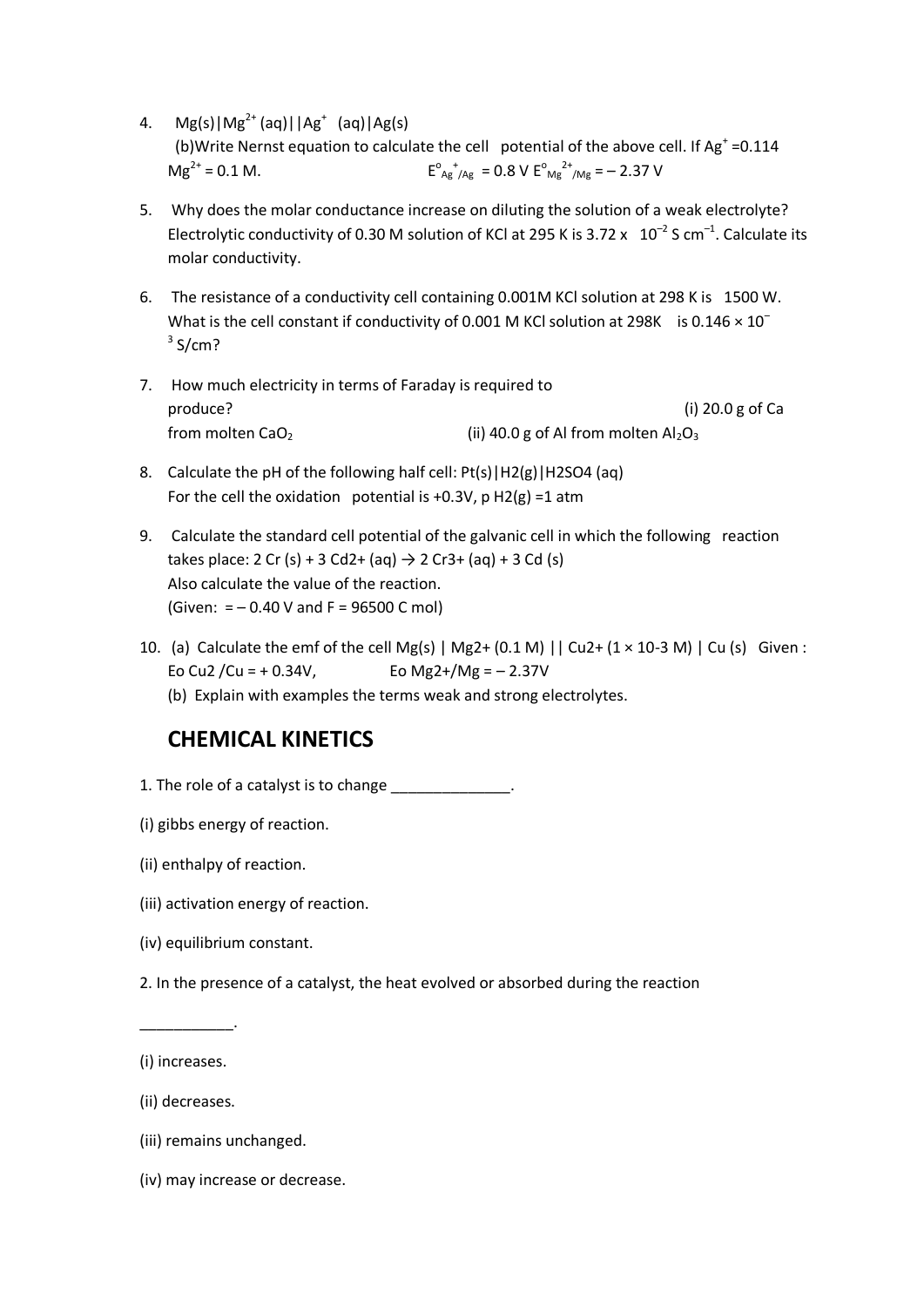3. Activation energy of a chemical reaction can be determined by \_\_\_\_\_\_\_\_\_\_\_\_\_.

(i) determining the rate constant at standard temperature.

(ii) determining the rate constants at two

temperatures.

(iii) determining probability of collision.

(iv) using catalyst.

4. Consider the Arrhenius equation given below and mark the correct option.

 $a - E / RT k = A e$ 

(i) Rate constant increases exponentially with increasing activation energy and decreasing temperature.

(ii) Rate constant decreases exponentially with increasing activation energy and decreasing temperature.

(iii) Rate constant increases exponentially with decreasing activation energy and decreasing temperature.

(iv) Rate constant increases exponentially with decreasing activation energy and increasing temperature.

5. Which of the following statements is not correct about order of a reaction.

(i) The order of a reaction can be a fractional number.

(ii) Order of a reaction is experimentally determined quantity.

(iii) The order of a reaction is always equal to the sum of the stoichiometric

coefficients of reactants in the balanced chemical equation for a reaction.

(iv) The order of a reaction is the sum of the powers of molar concentration

of the reactants in the rate law expression.

6. Which of the following statements is correct?

(i) The rate of a reaction decreases with passage of time as the concentration of reactants dereases.

(ii) The rate of a reaction is same at any time during the reaction.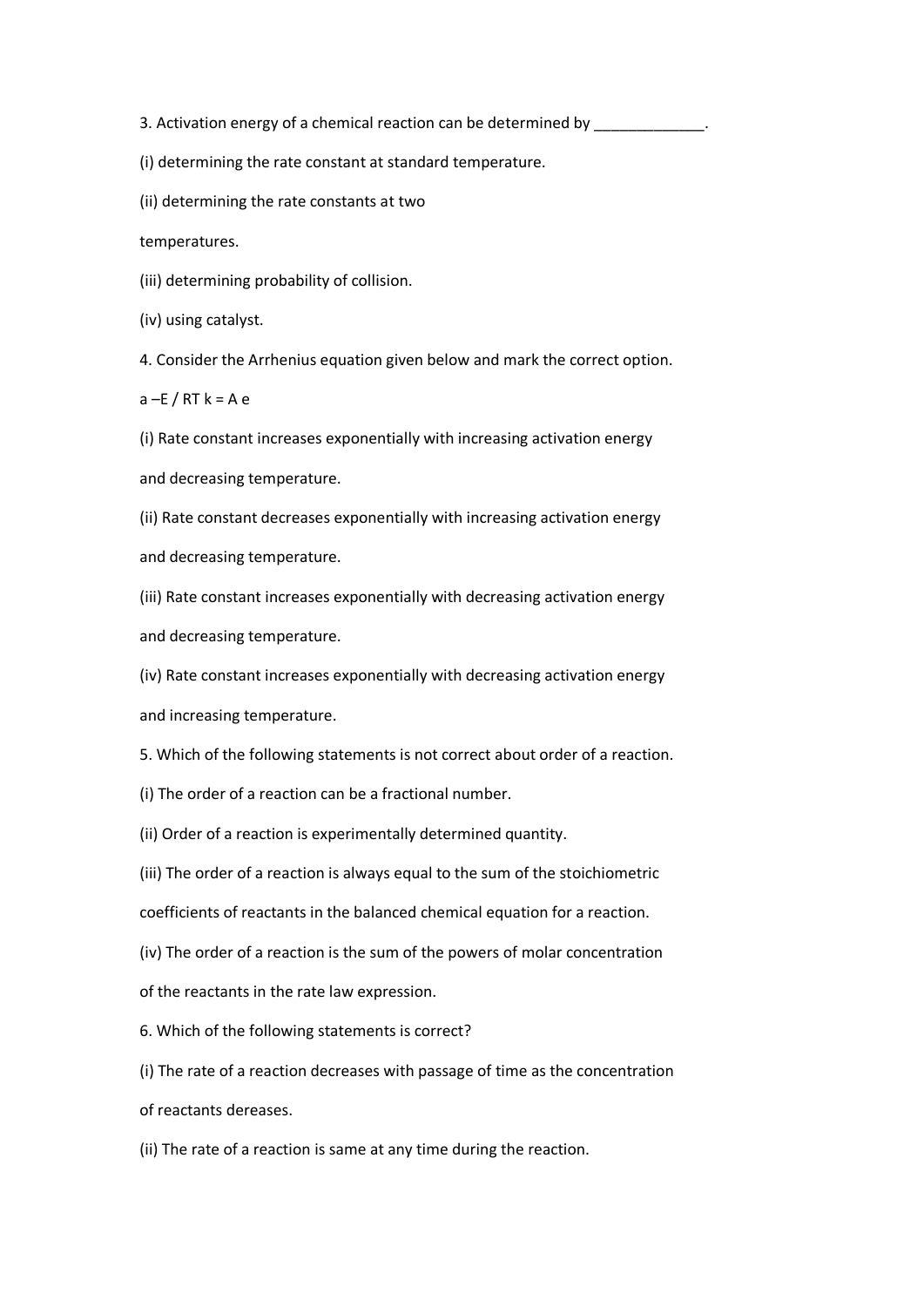- (iii) The rate of a reaction is independent of temperature change.
- (iv) The rate of a reaction decreases with increase in concentration of

reactant(s).

7. Rate law for the reaction  $A + 2B \rightarrow C$  is found to be

 $Rate = k [A][B]$ 

Concentration of reactant 'B' is doubled, keeping the concentration of 'A'

constant, the value of rate constant will be\_\_\_\_\_\_.

(i) the same

(ii) doubled

(iii) quadrupled

(iv) halved

8. Which of the following statements is incorrect about the collison theory of chemical reaction?

(i) It considers reacting molecules or atoms to be hard spheres and ignores

their structural features.

(ii) Number of effective collisions determines the rate of reaction.

(iii) Collision of atoms or molecules possessing sufficient threshold energy

results into the product formation.

(iv) Molecules should collide with sufficient threshold energy and proper

orientation for the collision to be effective.

9. A first order reaction is 50% completed in 1.26 × 1014 s. How much time

would it take for 100% completion?

(i) 1.26 × 1015 s

- (ii) 2.52 × 1014 s
- (iii) 2.52 × 1028 s

(iv) infinite

10. Compounds 'A' and 'B' react according to the following chemical equation.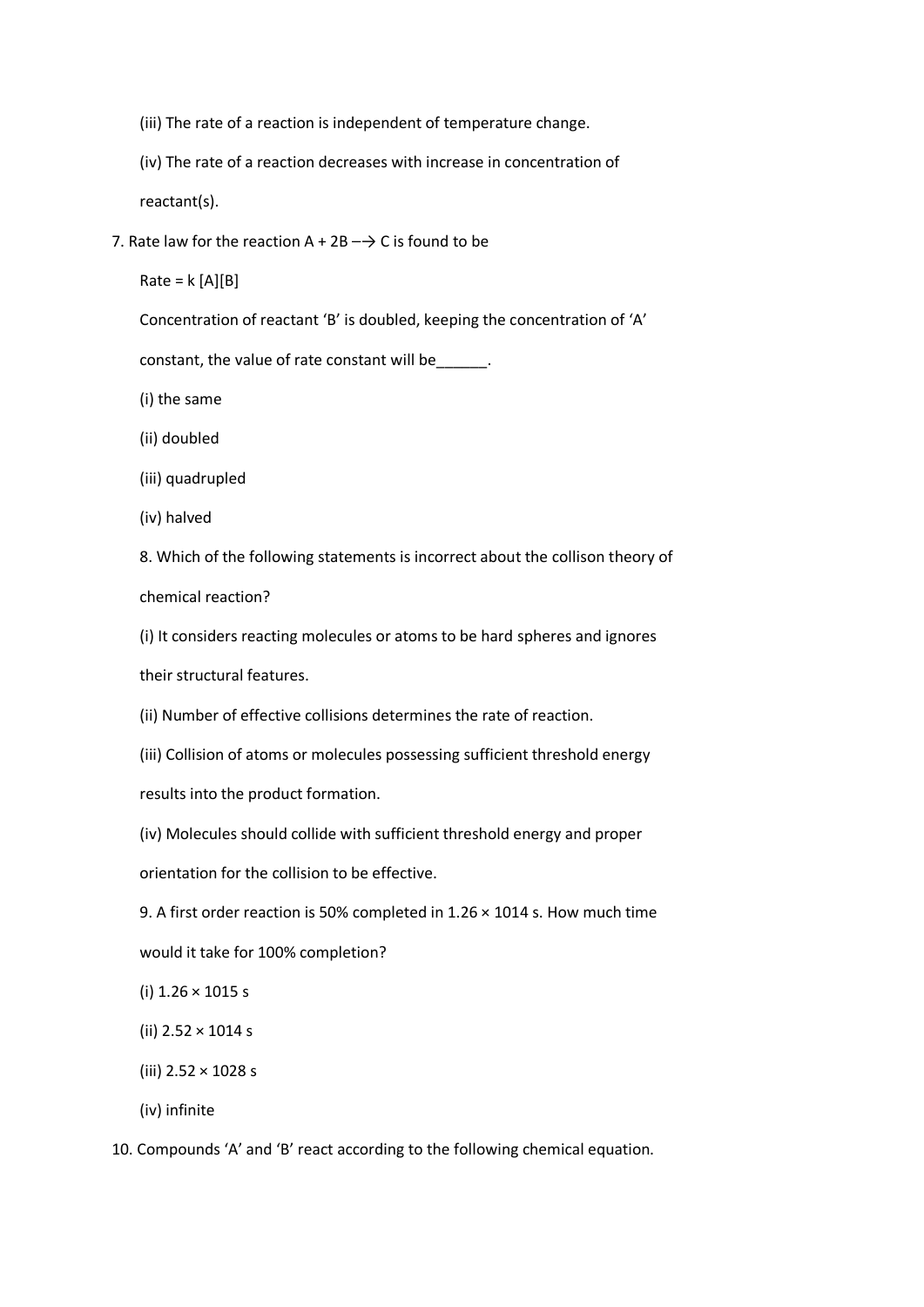A (g) + 2 B (g)  $\rightarrow$  2C (g)

Concentration of either 'A' or 'B' were changed keeping the concentrations of one of the reactants constant and rates were measured as a function of initial concentration. Following results were obtained. Choose the correct option for the rate equations for this reaction.

Experiment Initial Initial Initial rate of

concentration concentration formation of

of [A]/mol L–1 of [B]/mol L–1 [C]/mol L–1 s–1

- 1. 0.30 0.30 0.10
- 2. 0.30 0.60 0.40
- 3. 0.60 0.30 0.20
- (i) Rate = k [A]2 [B]
- (ii) Rate = k [A] [B]2
- (iii) Rate =  $k$  [A] [B]
- (iv) Rate = k [A]2 [B]0

11. Which of the following statement is not correct for the catalyst?

- (i) It catalyses the forward and backward reaction to the same extent.
- (ii) It alters ΔG of the reaction.
- (iii) It is a substance that does not change the equilibrium constant of a

reaction.

(iv) It provides an alternate mechanism by reducing activation energy

between reactants and products.

- 12. The value of rate constant of a pseudo first order reaction \_\_\_\_\_\_\_\_\_\_\_\_\_\_\_
	- (i) depends on the concentration of reactants present in small amount.
	- (ii) depends on the concentration of reactants present in excess.
	- (iii) is independent of the concentration of reactants.
	- (iv) depends only on temperature.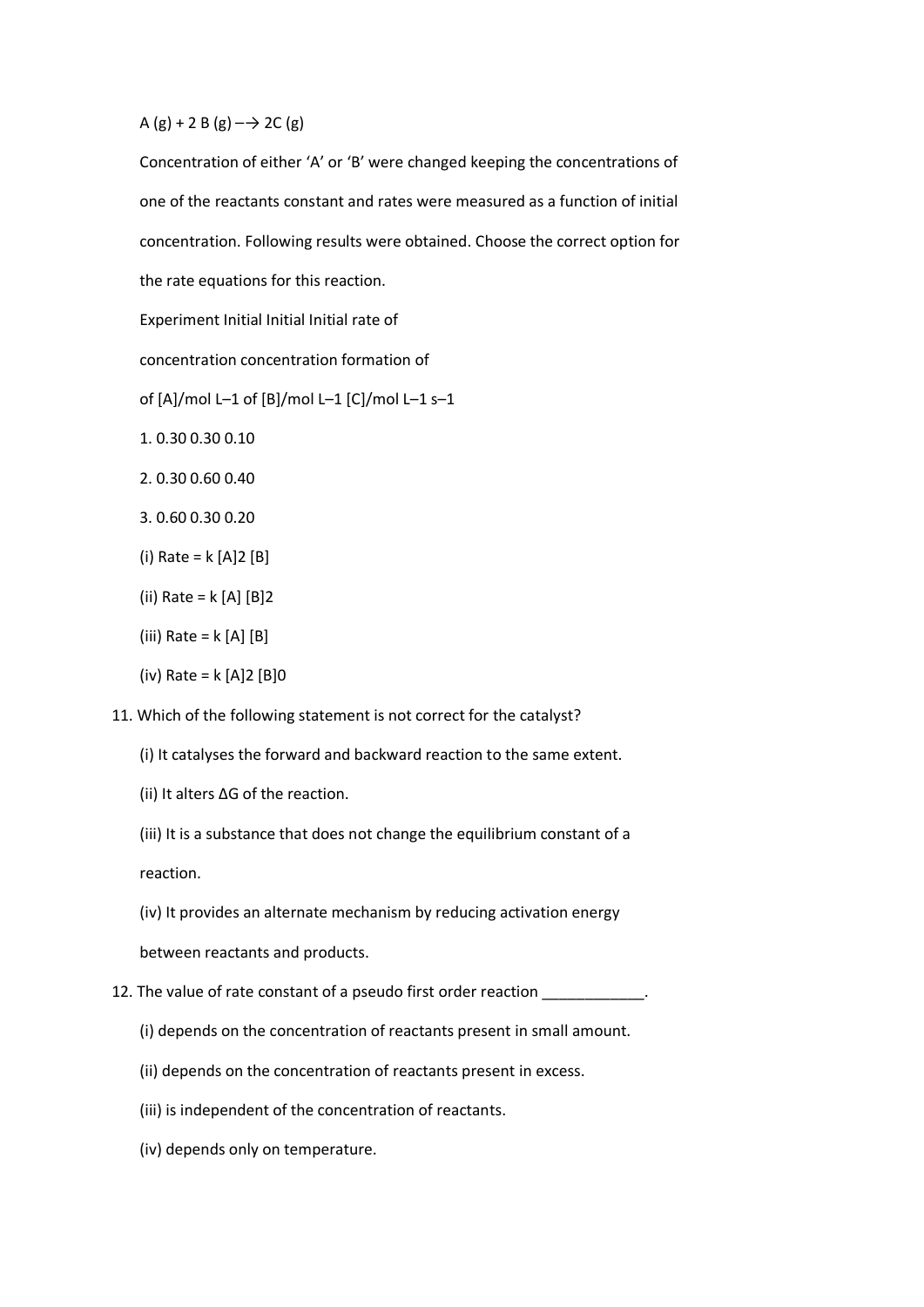III. Short Answer Type

13. Write the rate equation for the reaction  $2A + B \rightarrow C$  if the order of the reaction is zero.

14. How can you determine the rate law of the following reaction?

 $2NO (g) + O2 (g)$   $\rightarrow$  2NO2 (g)

15. For which type of reactions, order and molecularity have the same value?

16. In a reaction if the concentration of reactant A is tripled, the rate of reaction becomes twenty seven times. What is the order of the reaction?

17. Derive an expression to calculate time required for completion of zero order reaction.

18. For a reaction A + B  $\rightarrow$  Products, the rate law is  $-$  Rate = k [A][B]3/2

Can the reaction be an elementary reaction? Explain.

19. For a certain reaction large fraction of molecules has energy more than the threshold energy, yet the rate of reaction is very slow. Why?

20. For a zero order reaction will the molecularity be equal to zero? Explain.

21. Why does the rate of a reaction increase with rise in temperature?

22. Why does the rate of any reaction generally decreases during the course of

the reaction?

23. Thermodynamic feasibility of the reaction alone cannot decide the rate of the

reaction. Explain with the help of one example.

24. Why can't molecularity of any reaction be equal to zero?

25. Why molecularity is applicable only for elementary reactions and order is applicable for elementary as well as complex reactions?

### **d and f block elements**

1. Electronic configuration of a transition element X in +3 oxidation state is

[Ar]3d 5

. What is its atomic number?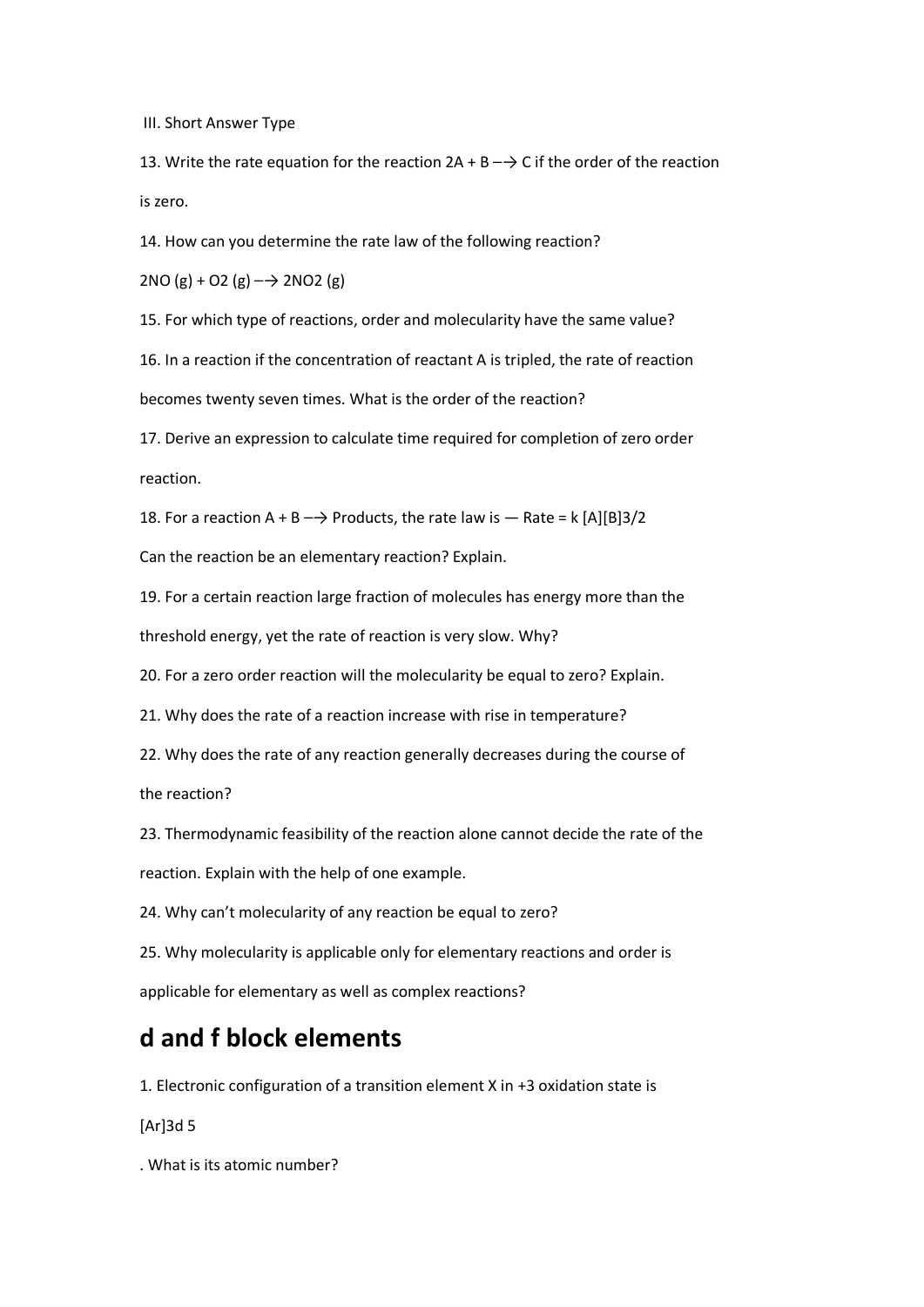(i) 25

- (ii) 26
- (iii) 27

(iv) 24

2. The electronic configuration of Cu(II) is 3d9 whereas that of Cu(I) is 3d10. Which

of the following is correct?

(i) Cu(II) is more stable

(ii) Cu(II) is less stable

(iii) Cu(I) and Cu(II) are equally stable

(iv) Stability of Cu(I) and Cu(II) depends on nature of copper salts

3. Metallic radii of some transition elements are given below. Which of these

elements will have highest density?

Element Fe Co Ni Cu

Metallic radii/pm 126 125 125 128

(i) Fe

(ii) Ni

(iii) Co

(iv) Cu

4. Generally transition elements form coloured salts due to the presence of

unpaired electrons. Which of the following compounds will be coloured in

solid state?

(i) Ag2SO4

(ii) CuF2

(iii) ZnF2

(iv) Cu2Cl2

5. On addition of small amount of KMnO4 to concentrated H2SO4, a green oily compound is obtained which is highly explosive in nature. Identify the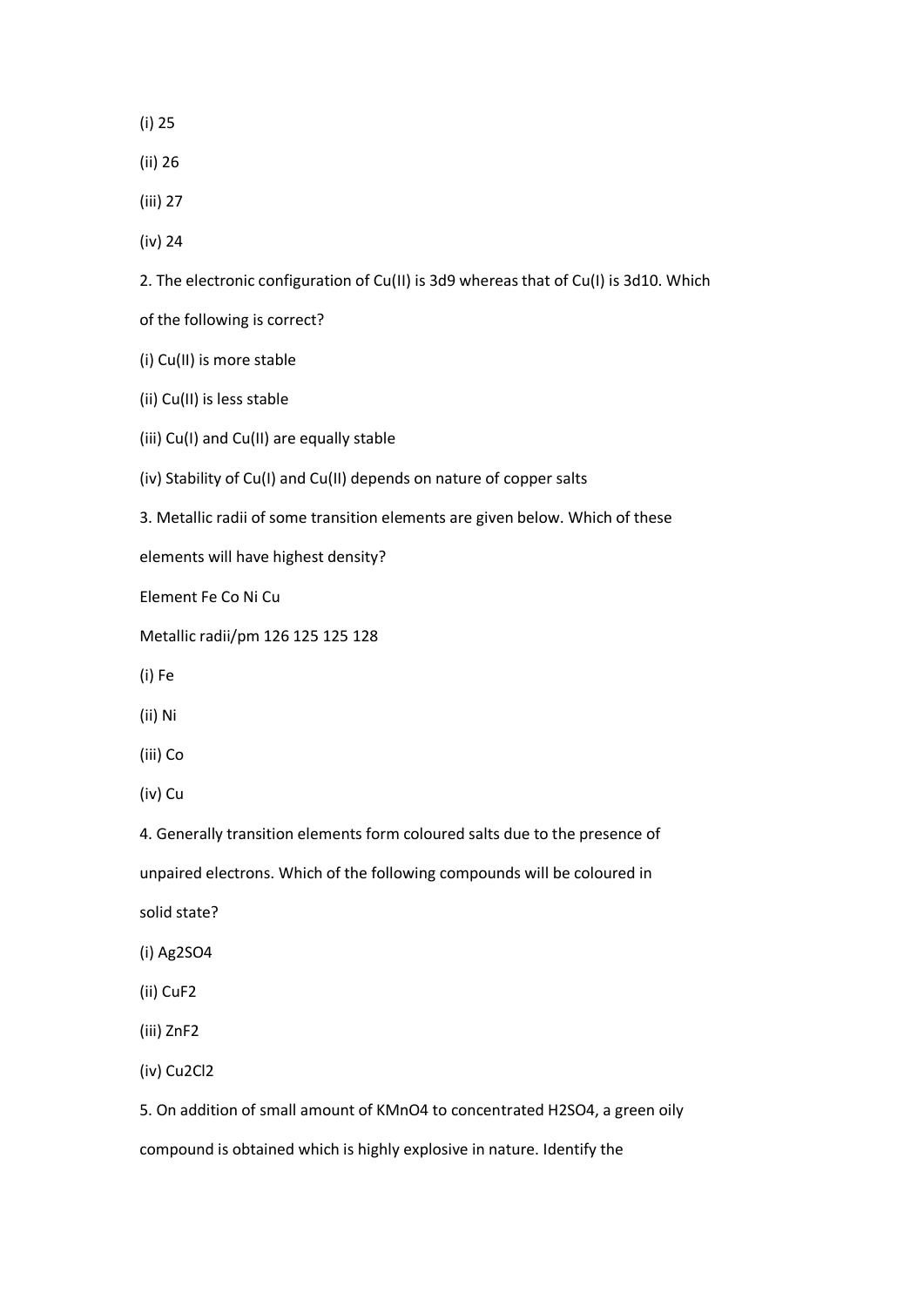compound from the following.

(i) Mn2O7

(ii) MnO2

(iii) MnSO4

(iv) Mn2O3

6. The magnetic nature of elements depends on the presence of unpaired

electrons. Identify the configuration of transition element, which shows highest

magnetic moment.

(i) 3d7

(ii) 3d5

(iii) 3d8

(iv) 3d2

7. Which of the following oxidation state is common for all lanthanoids?

 $(i) + 2$ 

- (ii) +3
- $(iii) +4$

(iv) +5

8. There are 14 elements in actinoid series. Which of the following elements does

not belong to this series?

(i) U

(ii) Np

(iii) Tm

(iv) Fm

9. Which of the following is amphoteric oxide?

Mn2O7, CrO3, Cr2O3, CrO, V2O5, V2O4

(i) V2O5, Cr2O3

(ii) Mn2O7, CrO3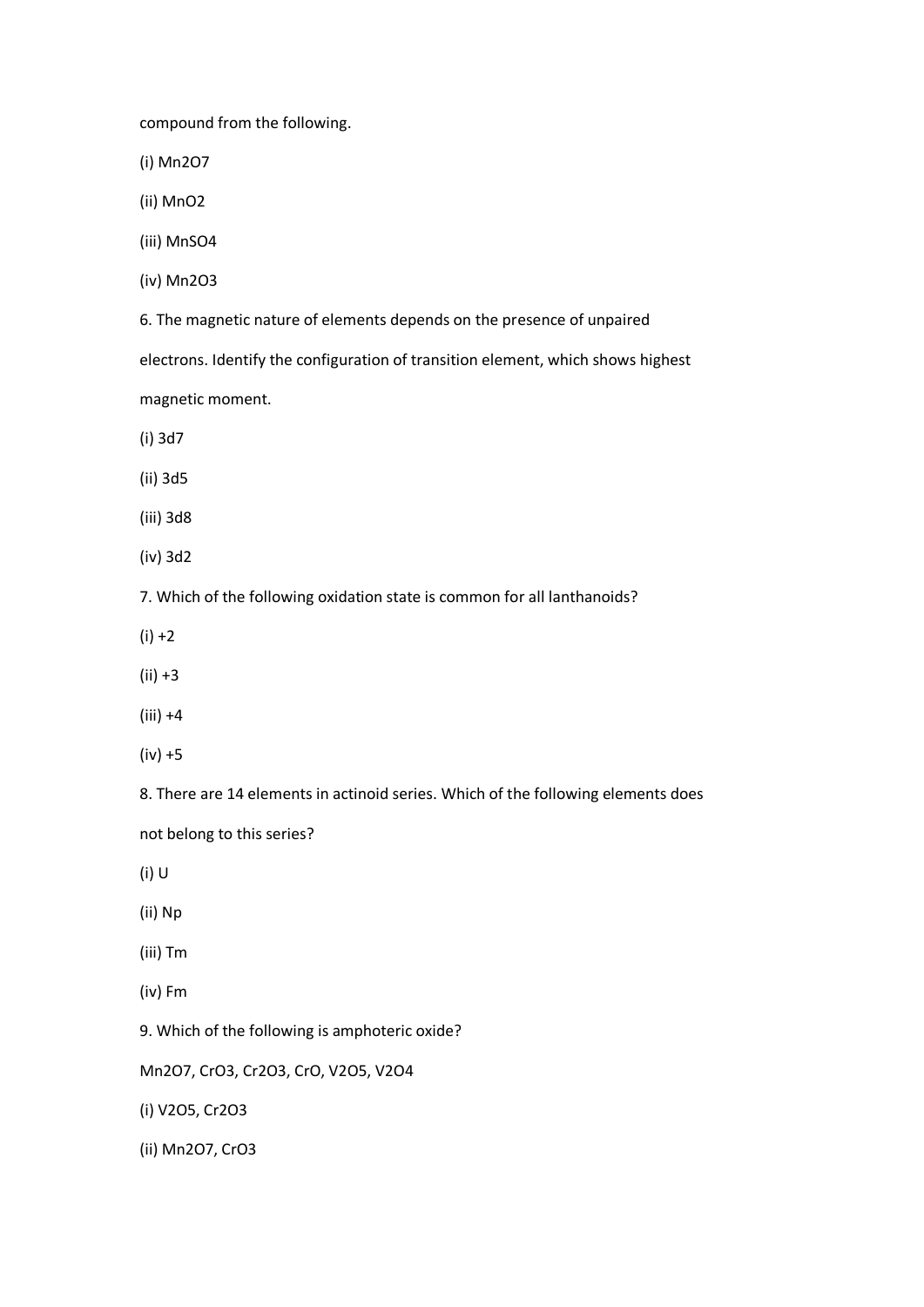- (iii) CrO, V2O5
- (iv) V2O5, V2O4
- 10. Gadolinium belongs to 4f series. It's atomic number is 64. Which of the

following is the correct electronic configuration of gadolinium?

- (i) [Xe] 4f 75d16s2
- (ii) [Xe] 4f 65d26s2
- (iii) [Xe] 4f 86d2
- (iv) [Xe] 4f 95s1
- 11. Interstitial compounds are formed when small atoms are trapped inside the crystal lattice of metals. Which of the following is not the characteristic property
	- of interstitial compounds?
	- (i) They have high melting points in comparison to pure metals.
	- (ii) They are very hard.
	- (iii) They retain metallic conductivity.
	- (iv) They are chemically very reactive.
	- 12. The magnetic moment is associated with its spin angular momentum and orbital angular momentum. Spin only magnetic moment value of Cr3+ ion is
	- (i) 2.87 B.M.

\_\_\_\_\_\_\_\_\_\_\_.

- (ii) 3.87 B.M.
- (iii) 3.47 B.M.
- (iv) 3.57 B.M.
- III. Short Answer Type
- 13. Why does copper not replace hydrogen from acids?
- 14. Why EV

values for Mn, Ni and Zn are more negative than expected?

15. Why first ionisation enthalpy of Cr is lower than that of Zn ?